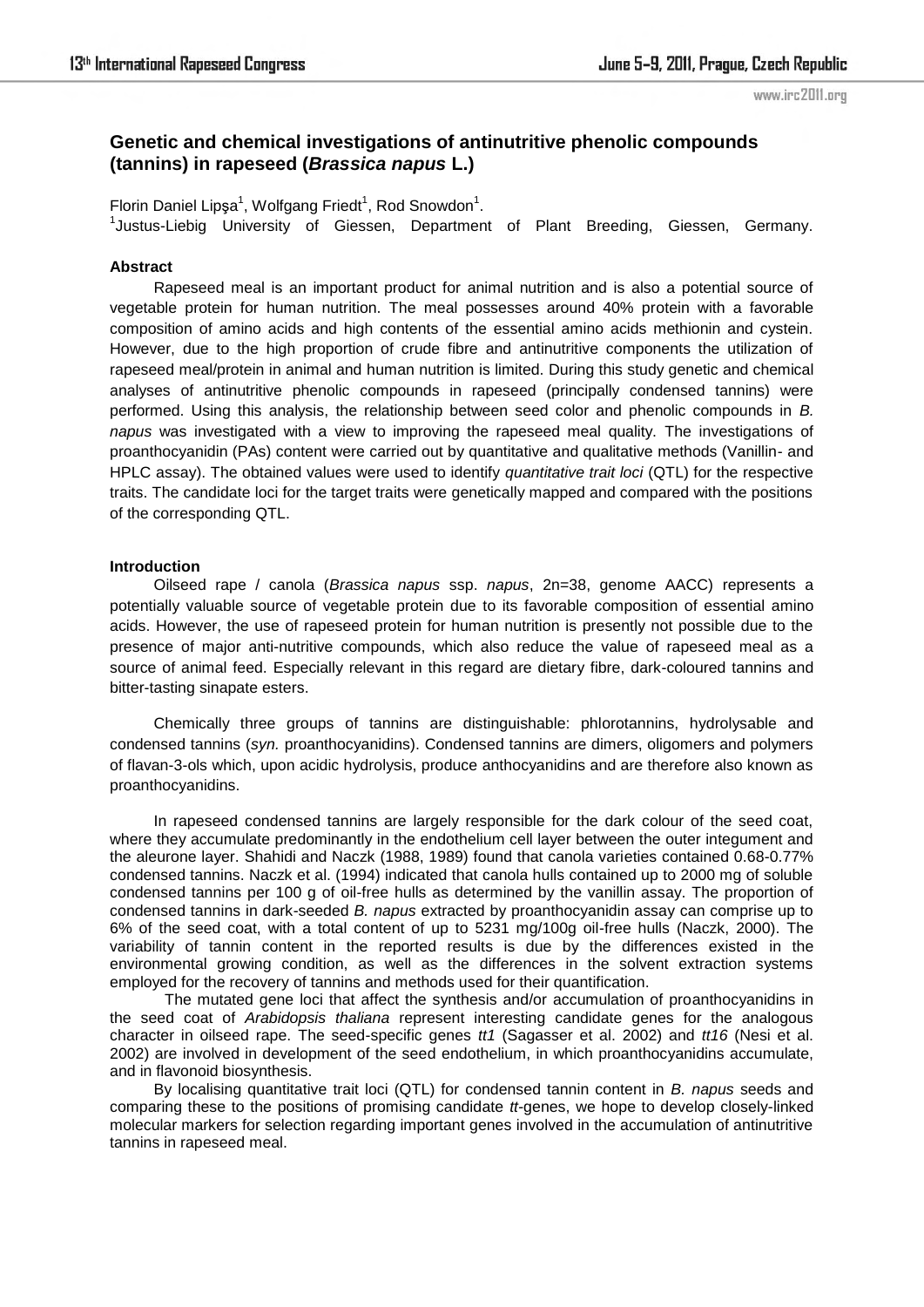### **Methods and Materials**

Using the software JoinMap 3.0 a dense genetic map was generated from the DH mapping population YE2 with 166 doubled-haploid (DH) lines derived from a cross between an inbred line of the black-seeded German winter oilseed rape cultivar 'Express' and the true-breeding, yellow-seeded line '1012-98', both with 00-seed quality. Significant QTL involved in seed colour, total and individual flavonoid compounds were mapped using the software PLAB-QTL based on analyses of seeds grown in field trials from Rauischholzhausen, Einbeck and Gross Gerau (Germany). Seed colour was measured quantitatively based on digital reflectance values. Total condensed tannins were estimated by spectrometry based on the vanillin assay, while individual and total flavonoid compounds were quantified via HPLC using standards to identify peaks.

#### **Results and discussion**

A major part of this work concentrated on the phenotyping of the plant materials regarding seed color and phenolic compounds in the seed meal. The seed color values for the genotypes of the DH population ranged from 2.9 (yellow seeds) to 8.1 (black seeds) and the condensed tannin content (via Vanillin assay) from 240.7 to 511.6 mg/100 g oil-free rapeseed meal (Figure 1). The seed color was significantly correlated with the total PA content ( $r = 0.33$ ) but not correlated with the total flavonoids content  $(r = 0.09)$ . The week correlation between seed color and total PA content leads to the conclusion that the yellow seed coat color alone cannot be used as a selection marker for a reduction of total PA or flavonoid content.



*Figure 1 - Correlation between seed colour and total seed flavonoid content in YE2 DH-Population*

A total of 176 polymorphic markers (126 AFLP and 50 SSR- markers) covering 1171 cM were localized in the genetic map from the YE2-DH population. The linkage groups were designated based on known marker positions using the standard N1 to N19 nomenclature for *B. napus,* with the exception of one unidentified group that was designated KG14.

Using quantitative data obtained by HPLC analysis it was possible to detect QTL for total and individual flavonoid compounds (Figure 2). In addition to some loci that co-localized with significant QTL for seed color in this population, a number of seed colour-independent QTL for different phenolic substances were detected. These loci presumably represent genes involved in biosynthesis of colorless flavonoids, and therefore exert a nutritionally effect on the flavonoid composition independently of the seed colour.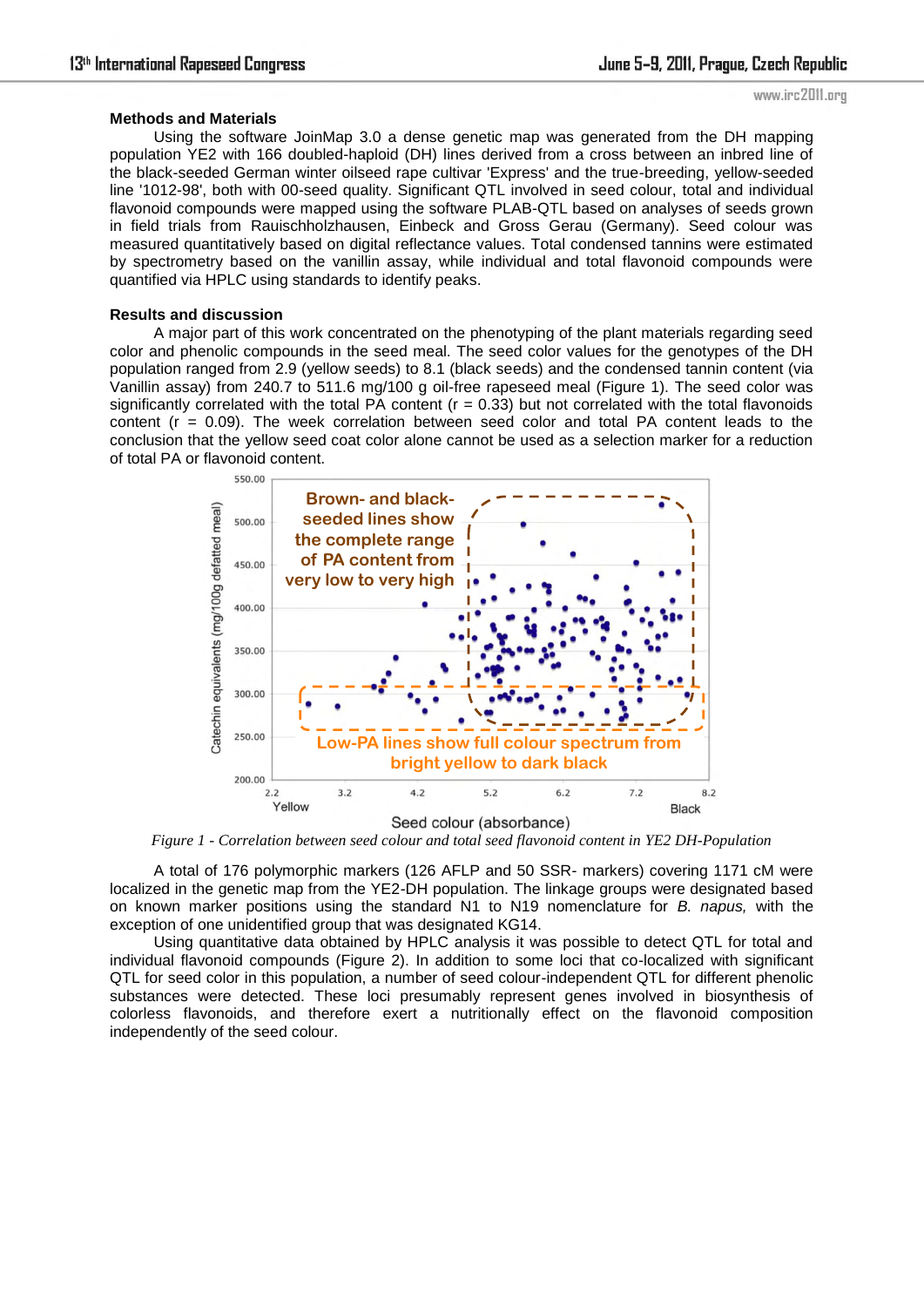

*Figure 2 – QTL results for YE2 DH population*

HPLC analysis of crude phenolic extracts showed two main peaks for phenolic acids. It is believed that these represent sinapine (F1PA1) and sinapoylglucose (F1PA2), respectively, the two most abundant phenolic acids in rapeseed meal. The main QTL for F1PA1 content was located at the same position on chromosome N11 with QTL for F1PA2, total flavonoid and proanthocyanidin content, and in the immediate area of a QTL for seed color, oligomeric and polymeric PAs (F2PA3, respectively F3PA4). A minor QTL for F1PA1 content (presumably sinapine) is located on linkage group N15 in the same interval (2-8 cM) with QTL for seed color and oligomeric PAs (F2PA2). On chromosome N9 two loci for F1PA2 (presumably sinapoylglucose) and F1PA3 co-localize with the main QTL for seed color (part.  $R^2 = 40.9\%$ ) and additionally with QTL for total flavonoid compounds, ADF, NDF and ADL content. In terms of breeding for rapeseed meal quality improvement this result is significant because it demonstrates an association between the seed coat thickness, the concentrations of phenolic acids and other antinutritive compounds. Using marker assisted selection (MAS) with respect to this locus it could be possible to obtain a significant reduction of phenolic acids and fiber components in rapeseed meal independently of the seed color.

The HPLC studies of mono- and oligomeric PAs showed that the crude extract from rapeseed meal contains no monomeric proanthocyanidins (PAs) in detectable quantities. Interestingly, some DH lines with dark seed coats possessed low oligomeric PA contents comparable with the levels found in yellow seeds. These observations confirm the existence of genetic variation for seed cell wall thickness and associated traits influencing seed color and rapeseed meal quality in dark seeded *B. napus*. In dark seeded DH lines from the YE2-DH population a large variation of phenolic compounds was observed, therefore a selection regarding meal quality can be made independently of the seed color.

Because of its role in the regulation of seed coat development and flavonoid biosynthesis the *tt*1 gene is an important candidate gene for seed color and associated quality traits in canola meal. The preliminary QTL and segregation data for phenolic compounds suggest that the inheritance of these traits in *B. napus* is different, but a single, dominant gene has an important role relating the reduction of these antinutritive compounds. Highly significant QTL for F1PA1, F1PA2, total flavonoid and total PAs content were co-localized at the same position as the SSR marker tt1\_1 on chromosome N11, and QTL for seed color, oil-, F2PA2-, F2PA3- and F3PA4 content were also found nearby. This indicates that this SSR marker, and possibly a physically linked *B. napus* copy of the *tt*1 gene, could be responsible for variation in these traits in the YE2-DH population. From the mapping position of the SSR marker only a weak correlation with seed color in *B. napus* can be explained, because there was